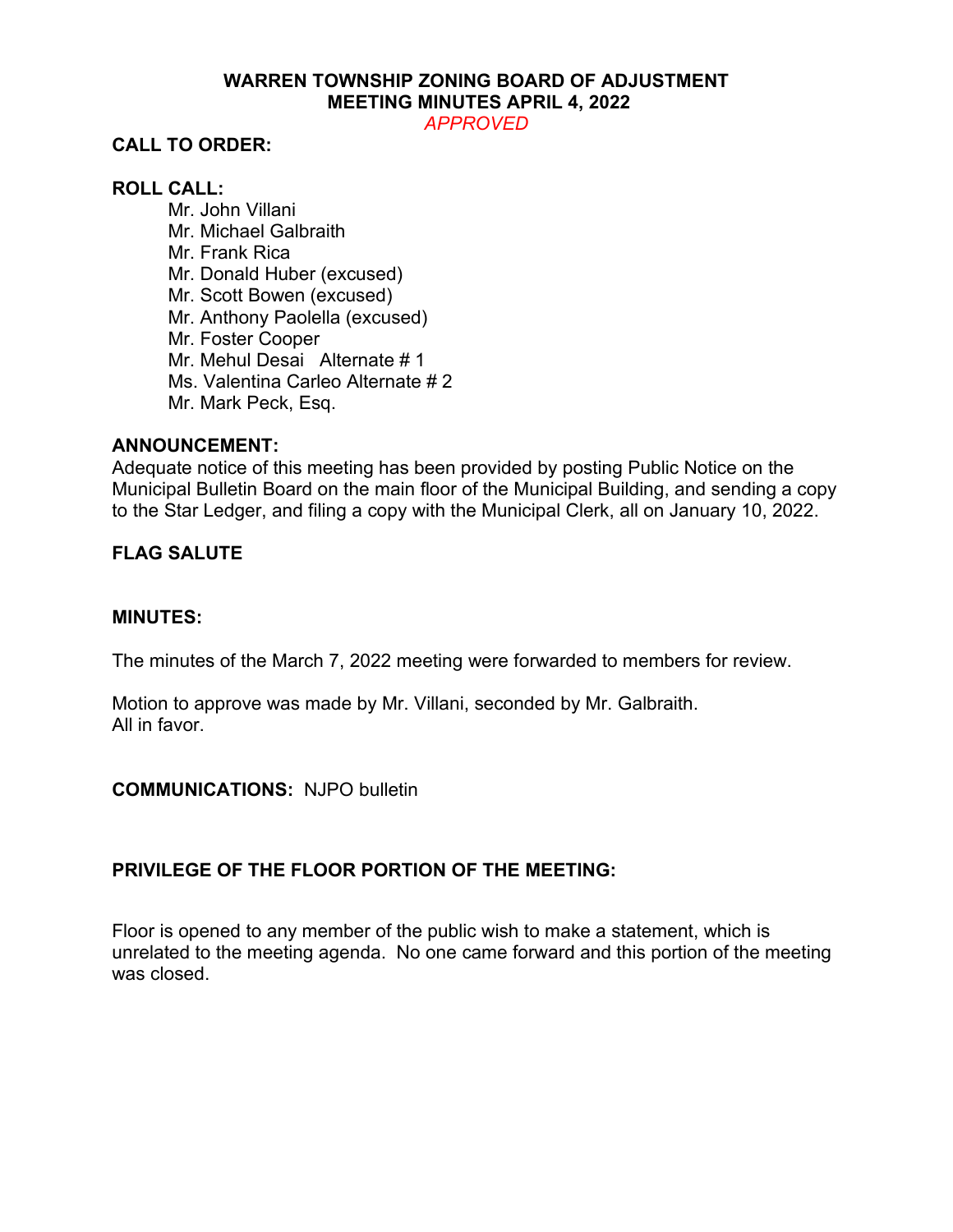#### **RESOLUTIONS:** BA22-01 OptoElectronic Devices Minor Site Plan Block 78 lot 18.01, 141 Mount Bethel

ROLL CALL

Motion was made by Mr. Villani, seconded by Mr. Rica.

For: Mr. Villani, Mr. Galbraith, Mr. Rica, Mr. Cooper, Mr. Desai, and Ms. Carleo Against: None.

#### **AGENDA CASE APPLICATIONS:**

CASE BA 19-10 William & Roula Ioannou Block 98 Lots 9 & 10 Request for extension of approval for Minor Subdivision with variances

The board asked Mr. Peck to look into the need for an extension on this approval. The subdivision has been recorded already.

CASE BA 19-07 Maddy Realty LLC Block 212/lot 20.01 Variance Use—Hotel Carried from September 21, 2020, November 2,2020, and December 7, 2020, March 1, and April 5, 2021, June 7, and August 2 2021, October 4, 2021, and March 7, 2022 meetings

Mr. Kline, attorney for residents opposing the hotel use at the property came forward. Mr. Kline had a flash drive with some videos and the slides he was going to present. They will have a planner and two fact witnesses for the evening. Mr. Peck swore in the opponent's planner and two other witnesses, Thomas Young, Lynn Mauro, and Peter Steck, planner. Mr. Steck was accepted by the board as a professional planner. Mr. Steck had attended some of the previous meetings on this hearing, he reviewed the application, including the latest changes, reviewed the zoning ordinances and the Master Plan documents, and he toured the property on several occasions.

Mr. Kline and Mr. Steck brought in Exhibit O-1 which contains 8 slides. The first page is the zoning map and the location of the property and the tax map showing the location. Slide 2 are the zone identifications for the property and surrounding property. Slide 3 are two pictures taken by Mr. Steck on April 2, 2022 and they show the exiting conditions, the upper picture is the site from inside the property of where the hotel will be, and the lower picture is from Stiles Road looking up to where the hotel is proposed. Slide 4 is parts of the architecture plans. Slide 5 shows a part of the rendering from the applicant's architect of the view of the proposed hotel from Stiles Road and compares it to the existing appearance. Slide 6 has excerpts from the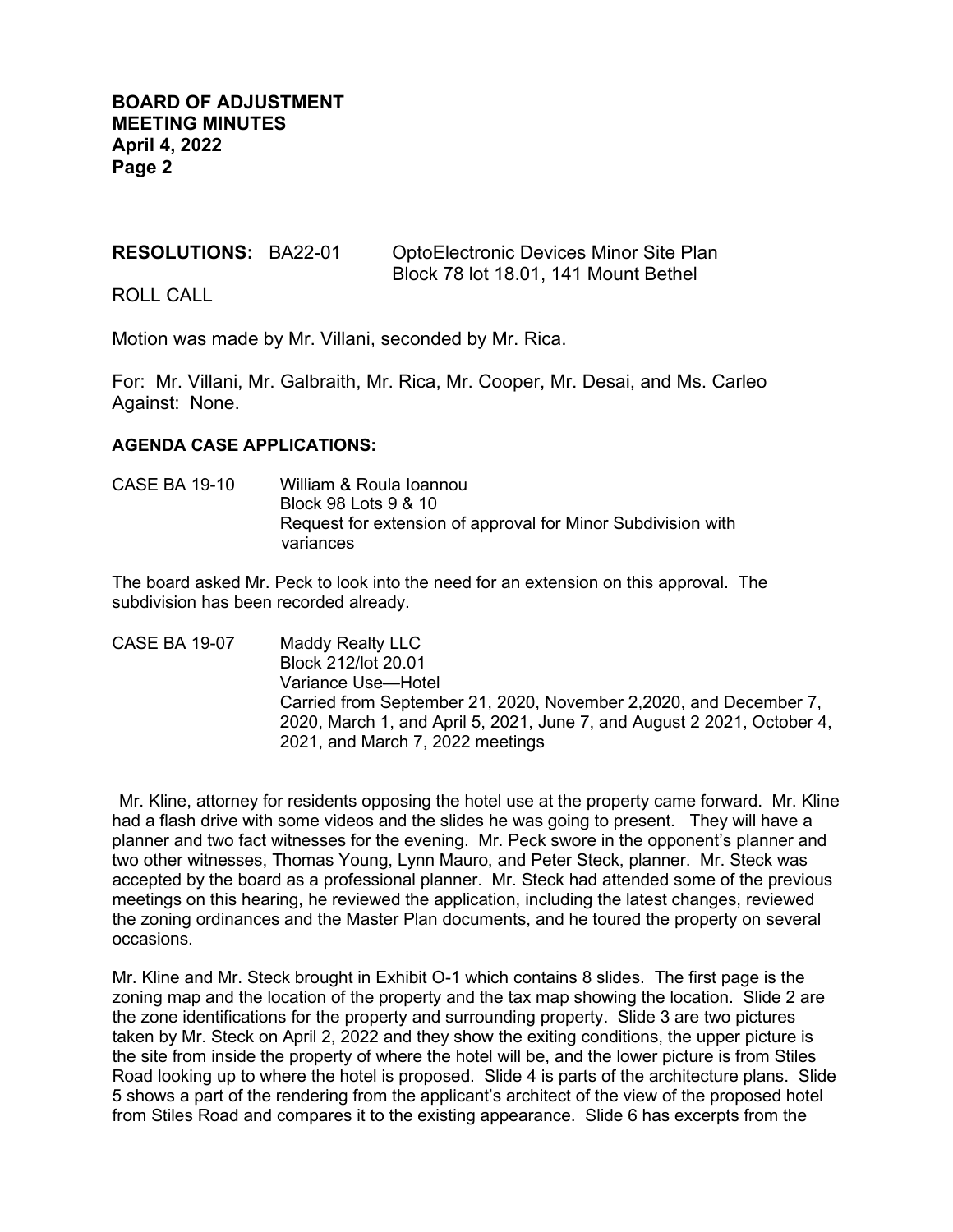Master Plan, Land Use element. Slide 7 is an excerpt from Warren Township's ordinance describing the Neighborhood Business District. Slide 8 shows hotels in the nearby area and how far away they are from the subject site

Mr. Steck said the subject property is over 8 acres and on the southeastern side of the property lies Stiles Road and it has areas of steep slopes, and there is a conservation easement along the northeast portion of the property that abuts to single family homes. The property generally drains to the area of where the hotel is proposed, towards Stony Brook. The property is already developed with a restaurant and a catering hall.

There were two applications to the Board of Adjustment in the past for outdoor dining associated with the uses of the property, which required a d variance and was granted with conditions. Mr. Steck feels that catering use should have been before the board of adjustment but that use was before the planning board. The applicant is bifurcating the application. The applicant wants a hotel and the notice states it is asking for a d (1) variance as it is not permitted in the NB zone. There is also a height variance but not a specific height in the notice. The applicant plans shows it as a two-story hotel with a height of 34.25 ft. It is in a part of the property which has grading, some trees will be removed, and some areas are steeply sloped and wooded.

He spoke about Slide 2 and how it shows the area in satellite pictures, there are single family homes surrounding the property, and the Stony Brook is across Stiles Road with a hiking easement. Across Stirling Road there is non-residential uses in the BR-80 zone, business and residential zone. There is an area to the south, EP-250 zone, with an environmental protection component.

Mr. Steck's opinion is the hotel is a four-story building, (not a typical basement as it has 12 hotel rooms in it). Slide 4 shows the view from Stiles and the slide shows three levels of hotel space. The lowest level has 12 rooms/units, the floor above has 25 units, and the top floor has 29 units. The connecting building (on the right side of the picture) has a flat roof and if it is measured from the basement floor to the roof of the connecting building it is four stories and the height is 46 ft. That is substantially more than the applicant indicates on the plans, a two-story building with 34.25Ft.

Reviewing the Master Plan, the plan recommended a Neighborhood Business designation for the property, on page 6 of the slides. It mentions preserving steep slopes and woodlands. This location will disturb steep slopes. Trees will be removed. The most sensitive part of the subject property is the southeasterly section where the hotel is proposed Mr. Steck said. Mr. Steck read into the record the Neighborhood Business designation. Limited areas that encourage retail/service uses in a neighborhood atmosphere, adjacent to single family housing, with uses such as deli, drug store, baked goods, other convenience goods, etc. Buildings are to incorporate residential components. Mr. Steck feels the proposed hotel does not have any residential characteristics.

In terms of the zoning ordinance, Mr. Steck continued, it is in a NB zone. There is another NB north on Stirling Road but not connected to it. Mr. Steck read the NB district purpose and permitted uses into the record with retail uses, services, and restaurants. Hotels are not permitted. There was concern in the ordinance about the food to be served inside only.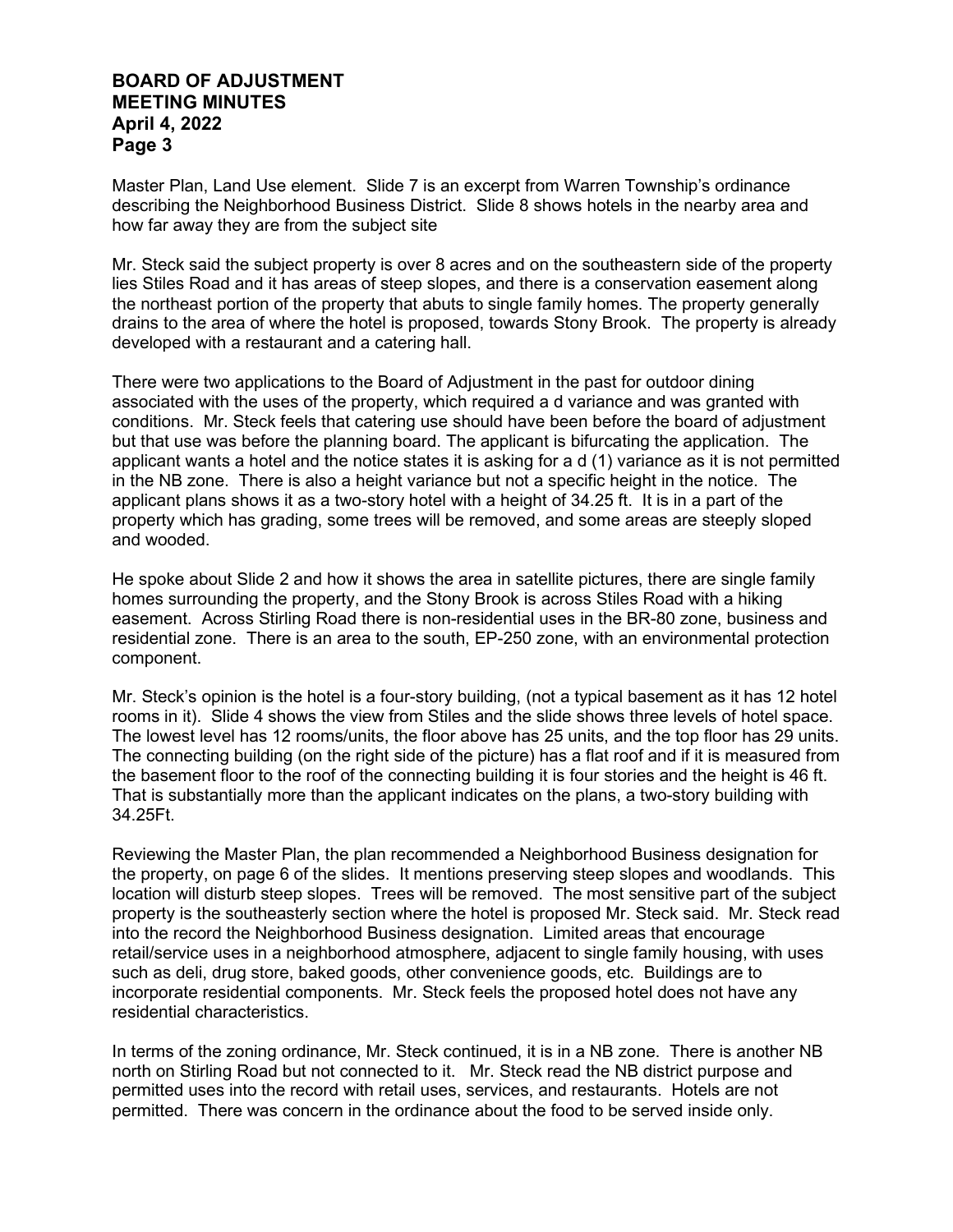Mr. Steck mentioned the Medici case where the applicant has to show that there are special reasons, public purposes that are advanced. The applicant has to show proposal is particularly suited to the property. The applicant has to meet the negative criteria under the enhanced burden of proof; that is, it can be approved without substantial impairment to the zone plan and zoning ordinances, and without substantial detriment to the public good.

Mr. Steck believes the height variance is larger than the applicant indicated in the public notice. He feels the applicant is ignoring the fact that the basement level is in fact exposed to Stile Road and has hotel rooms in it. It is a c variance but is double the number of stories that are allowed in this zone. Hotels are not a neighborhood business use. It is not geared to the surrounding residents. It is a regional use, the zone that does allow hotels is near an interstate interchange.

The applicant has to show there is some public purpose that is advanced. This is a transient crowd and has a secondary affect of promoting more intensive use of the outdoor dining area. Mr. Steck feels it is not particularly suited to the property, especially since it is being constructed in steep slopes and remove a wooded area and is most visible from the East. There is no undergrowth in the area (looking to the site from Stiles). The wall of the building will be over 50 ft. tall he said.

There are hotels in the area conveniently located. The closest is the Embassy Suites which is 4.4 miles and about 10 minutes away. There are other hotels also. Mr. Steck feels clearly the four- story scope and architecture is not what the Master Plan suggests. It's twice as tall and doesn't have a residential flavor. He feels they are no public purposes that are advanced here. It advances outdoor dining which is a concern of the governing body. He does not see any suitability; it already has active use. The applicant is expanding it and that is not permitted. In his opinion granting this as proposed with the evidence the applicant has provided (it clearly is out of character with the area, violates the master plan themes of having a neighborhood type business) would result in substantial impairment of the zone plan and zoning ordinance, and would result in substantial detriment to the public good. He does not believe the board has evidence that the board can rely on that would allow it to approve this application.

The board and board professionals were asked if they had questions. Mr. Chadwick asked about the catering mention. Mr. Steck said that catering is in other portions of the ordinance but is not permitted in the NB zone. Mr. Chadwick asked about the approval for outdoor functions and they did get approval for that from the board of adjustment. Mr. Steck feels the guests will use the outdoor dining space and intensify that use.

Mr. Jay Bohn, attorney for the applicant, came up and asked about the low density in the area. The zoning is R-20 (.5 acres) close to the proposed hotel, where most of Warren has R-65 zoning for residential areas, which is 1.5 acre. There was discussion on zones nearby. There was discussion on where hotels are permitted and the definition of hotel in Warren. The ordinance has Hotel as having 100 rooms, where this is 66 which is and not a hotel under that definition. Mr. Steck said that it is often that the 100-room definition is so that a liquor license can be obtained, but there is already a liquor license at the Maddy site.

Mr. Bohn spoke about a basement and having hotel rooms. There was discussion on building height calculations.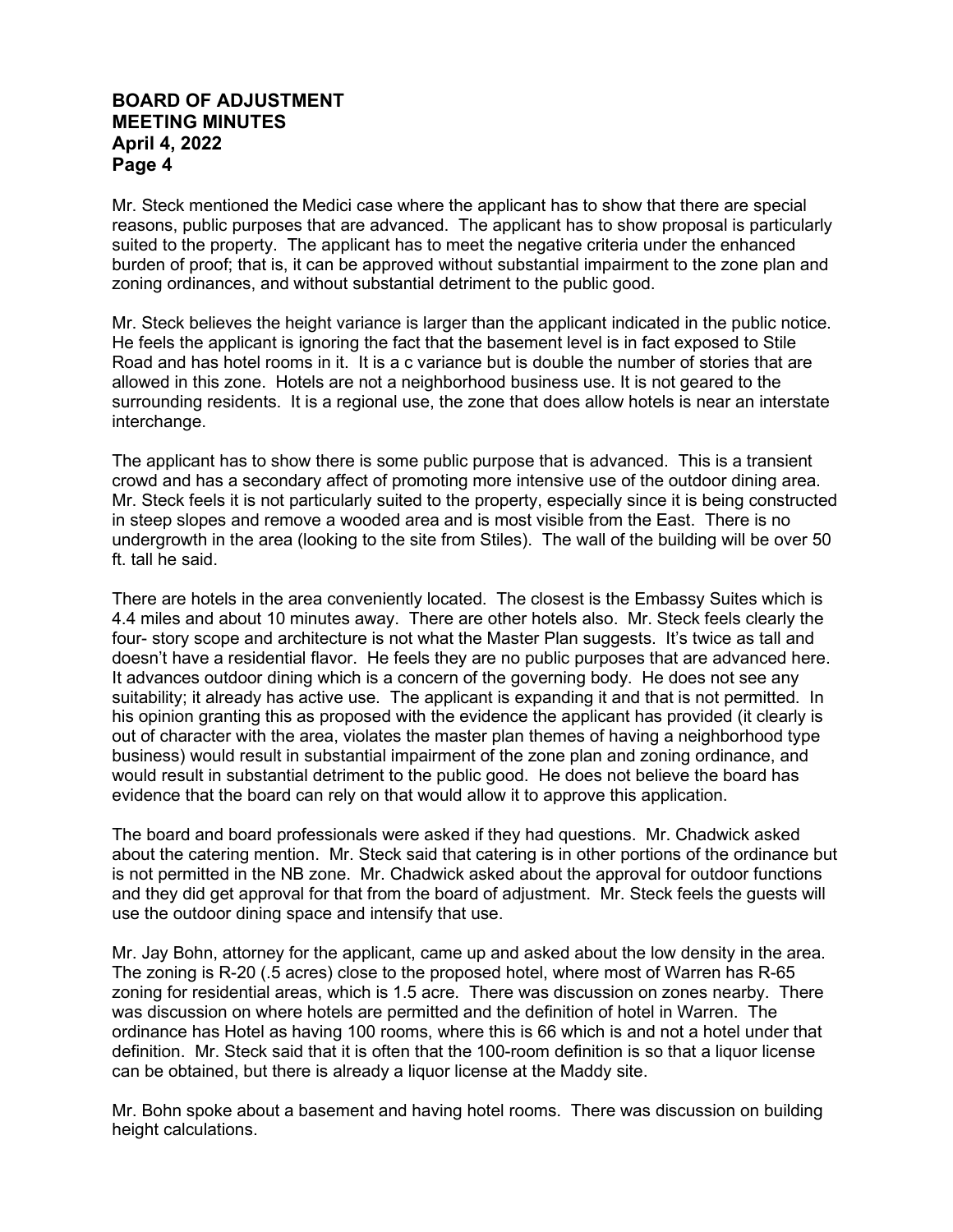Mr. Cooper asked if anyone else from the public not represented by Mr. Kline had questions. No one came forward.

Mr. Kline asked Mr. Thomas Young from 7 Dillon Court to come up. Mr. Young moved to Dillon Court (there are four houses close to the Stonehouse and they all moved in around the same time) around 1997/1998. They were there before Maddy Realty bought the subject property. It was a restaurant before, very quiet. Many people came to Warren because of the schools. They were concerned with the changes with Maddy/Stonehouse. They have a history of noise complaints against Maddy. Many people have submitted complaints. The police are not very responsive. A Saturday night wedding goes to 11:30 or midnight often. There is light all hours of the day going into Mr. Young's yard. The Mauro's put a fence up to block the view of the Stonehouse, to block the light. Recently someone came to Mr. Young's door, a man, talked to his daughter, who is 21 years old, she answered the door and the person started grilling her about pool equipment. She was home alone and was nervous so she called the police and they filed a report. The police went to the Stonehouse and at first, they did not know a manager had gone to the house. Then they realized someone from Maddy had gone There is a police report. Mr. Kline asked Mr. Young if he felt Maddy was a good neighbor and would this hotel help his life. Mr. Young said the people at the Stonehouse were usually nice but it would not help his life and he is still waiting for an apology to his daughter. He doesn't think the property should have a hotel use and they never imagined that when they moved in.

Mr. Cooper asked if anyone had questions from the board or public.

Mr. Kline brought up Ms. Lynn Mauro and she lives at 5 Dillon Court and they also came for the schools. They were happy and the neighborhood was quiet. Several years ago the Stonehouse was permitted to build another structure/new venue behind her home. The top portion of the venue is glass. Ms. Mauro said the lights, the disco lights, the flashing lights, bright lights are on all night at times. She put a fence up across the back of her property to try to block out the lights. They are beer and liquor bottles and people smoking pot out in the parking lot. There were dumpsters lined up across her back property line for a while. She did call and go in person etc. to ask to stop that. She feels they don't have that much rom to store garbage on their property.

The back of her house is a hill so the lights and everything going on is still visible in the second floor. She has called the police multiple times as well as some neighbors have also called. The police have come. She invited everyone to come to her yard to hear the noise many nights of the week. If residents have to abide by township rules –why don't they.

M. Kline brought in Exhibit O-2, a flash drive, that has some videos and the slides that were presented. Mr. Peck did not feel that a flash drive could be an exhibit as the board could not see what was on the drive. Mr. Kline asked Ms. Mauro about the times of the noise and it is often after 11 p.m. and she has a lot of videos. She complained about the same DJ and booming music. She has called after midnight.

Ms. Mauro said they have used their street, Dillon Court, to park cars via valet parking from the Stonehouse. They park busses on the corner of the street. Exhibit O-2 (the flash drive was not an exhibit). It is a bus on the corner.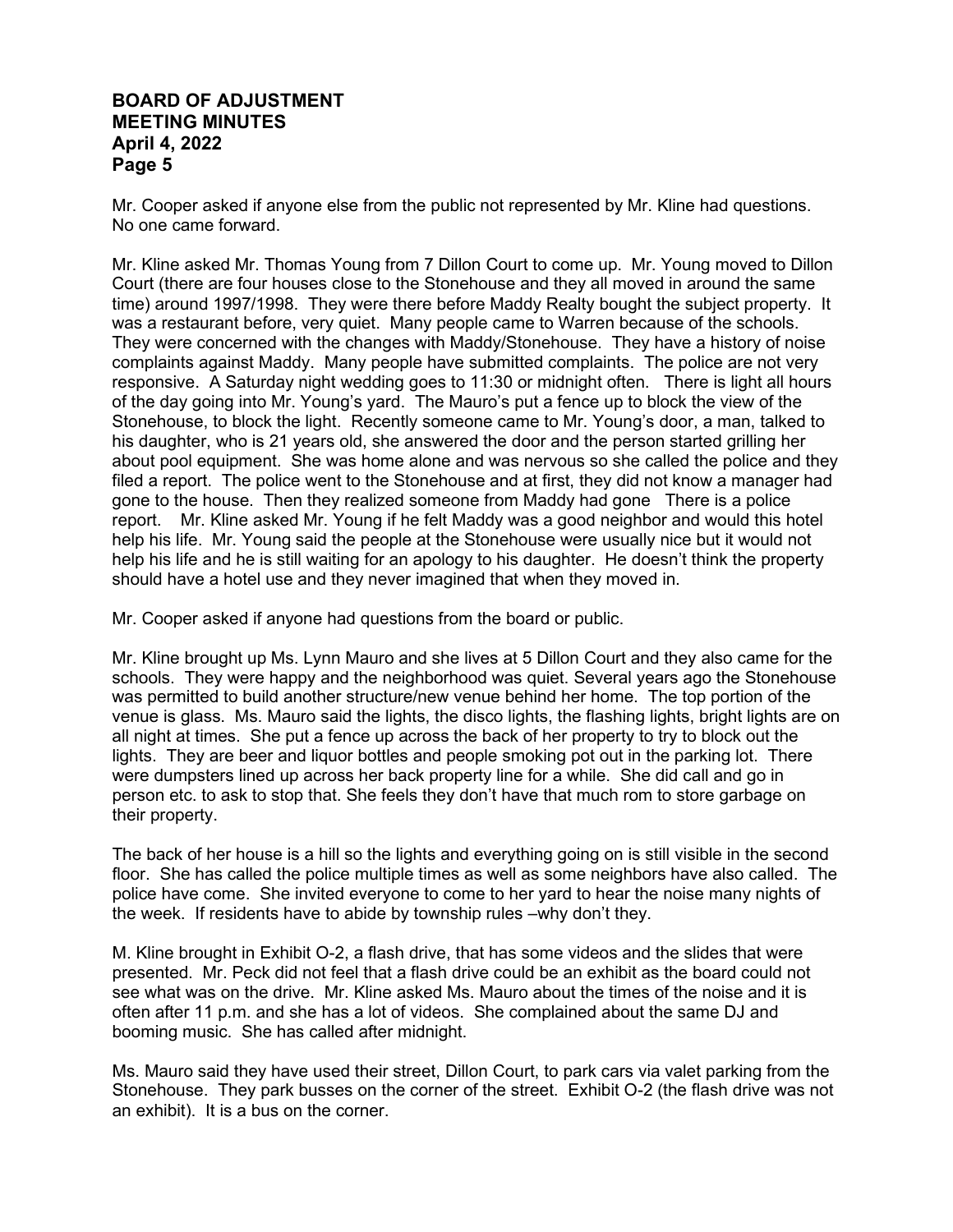She has concerns because someone was shooting off fireworks in the parking and it could start a fire. She talked about the old storage shed. Sometimes she has seen chemical drums, and sometimes a lot of propane tanks.

She feels the police will be very busy because the party won't end it will just continue. Mr. Kline asked if there were any restrictions that could be put in place that would take care of these problems. The noise now is intolerable Ms. Mauro said, she has concerns with fighting and people who are intent on doing harm to your property. She found someone sharpening a knife on a tree, her tree. The lights go all night and she sees it from the second floor of her home. There are hotels close and they don't need a hotel here.

Mr. Cooper asked if there were questions from the board, professionals, and the public. Mr. Bohn came forward and asked Ms. Mauro about the fireworks and he asked who set them off. She didn't know but they were right behind her property. She did call the police right away.

Mr. Bohn asked if they had ever submitted complaints to Mr. Chadwick. They have only submitted complaints to the police and there should be records of the complaints.

She did not complain to Mr. Cretella but has complained to property managers over the years. He is willing to give his numbers to neighbors for complaints.

Mr. Kline thanked the board for their time; this is the applicant's third use variance that this property is seeking. It is not contemplated in the Master Plan. It cannot be accomplished without undermining the intent and purpose of the zone scheme. It goes against all the guidelines and standards set forth in the zoning ordinance. He feels there is no way to accomplish this application without detrimentally impacting the lives of the neighbors who have already been through a lot with noise and lights. Expanding the use by the hotel will expand the patio use and there is no way to enforce what is already happening at the property, and the hotel will not be monitored well either. It is wrong for the neighborhood. Perhaps it could be in a different zone. He believes the applicant has not satisfied their heightened burden of proof for a d variance and they respectfully ask the board to deny the application.

Mr. Cooper asked if Mr. Bohn had any closing comments. Mr. Bohn asked Mr. Cretella to come up and respond. Mr. Cretella did see some videos with the noise complaints and it was during Covid and the windows had been taken out. He was aware that they called the police. They responded by scheduling the weddings that were happening during that time, starting each event earlier so the noise stopped by the time. They had worked it out with the police. Mr. Cretella does not have a record of police coming to the place based on noise complaints other than a few times. The Stonehouse had called the police about a theft, one was about a lady who was not well. One time they did an event for Cramer when they had a tent in the back and Cramer went in the back and started his own after-party. They built the building in the back because it does control noise instead of a tent. He said they work with valet parking so they don't have people hanging out in the parking lots. Cars are brought up for the guests.

Mr. Cretella said there would be no reason someone would go to the house to complain about mechanics in a neighbor's property. He would like to see some of the police reports. He did not know about complaints other than during Covid. The storage sheds in the back—they have plans to redo that shed for storage. They moved into new headquarters about two weeks ago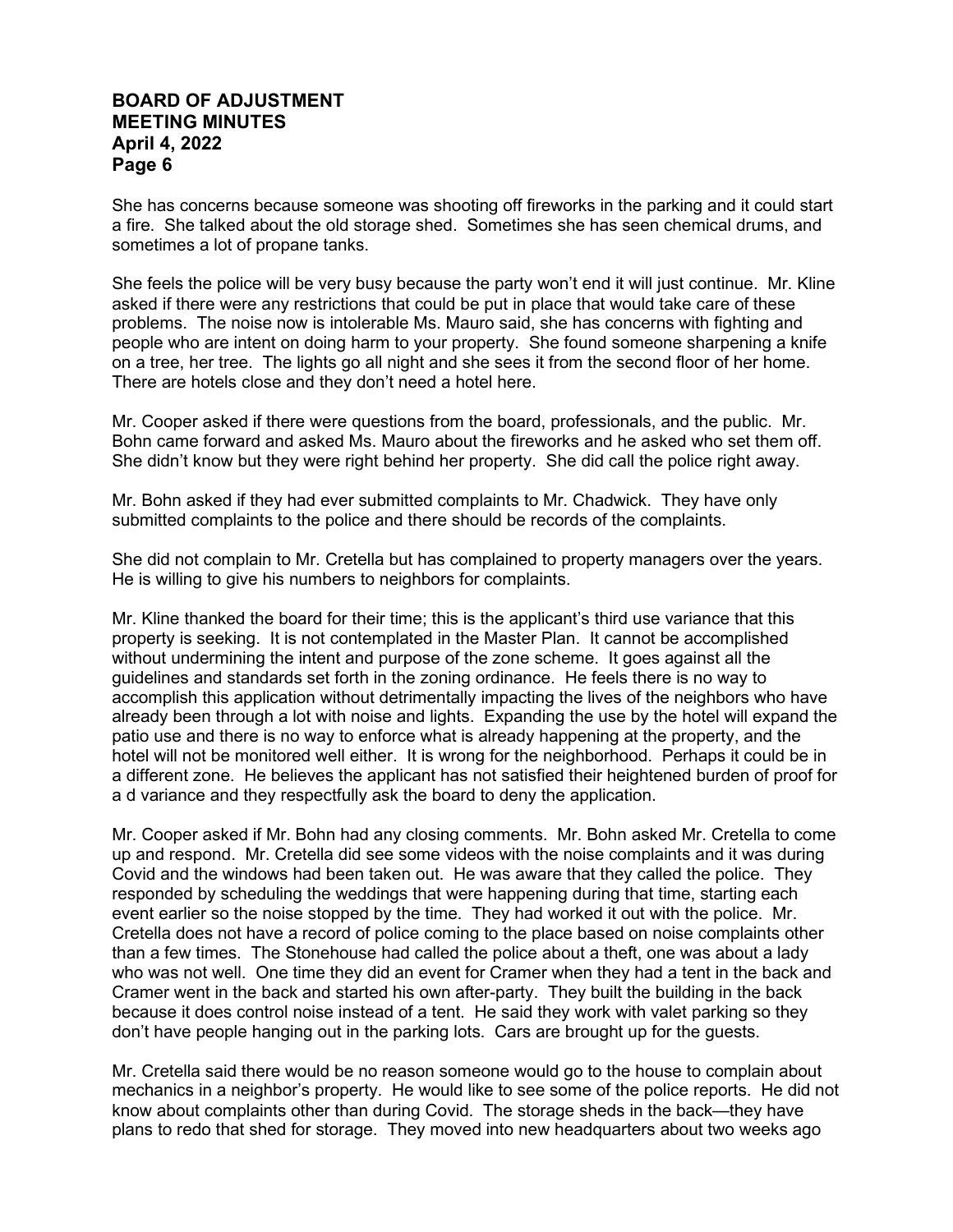and all the storage that was out there is now gone. He felt they lowered the height from how it looks from Stiles. He felt it was better to have a connection from the hotel to the catering hall and that is the highest point of the hotel but at the height of the catering hall.

He said he can't see how the hotel will increase his outdoor business. It is limited to the seating approved. The hotel is an accessory use and not open to the general public. The guests are already there for events. It is benefit because not everyone is arriving at the same time. The building is low on the property and so close to the front on Stirling Road and furthest from any residential. The industry is going this way with overnight guest rooms. He wants to compete with other high-end venues. Mr. Cooper said that economics cannot be part of the criteria.

Mr. Cooper asked if anyone had questions. Mr. Kline asked if event guests could stay at the hotel the night before the event as well as the night of the event. If it is possible yes. There may be an event on a Friday that might prevent a night before a Saturday night. Mr. Cooper asked if any member of the public not represented by Mr. Kline to comment.

Mr. Bohn asked the board to remember that restaurant use includes the catering facility. The proposed hotel is accessory to that use. It will be limited to guests attending events only. In that case, it is particularly suited to this property because the catering event will be there. They have given a lot of details for the site plan being it is a bifurcated application for the use. If the board approves the application, they still have to come back for site plan approval. Mr. Bohn mentioned there are only six board members and a couple are new. The new members are prepared and have listened to CDs and signed affidavits. It was decided to carry it to the next month for the vote. There will be just the vote. Mr. Bohn extends the time for the board to act to May 2, 2022. The application is carried to May 2, 2022 with no further notice.

Mr. Cooper called for a 5-minute break.

CASE BA21-03 Julie Conley Block 76.03 lot 16 Use Variance-Townhomes

Mr. Richard Sasso, attorney for the applicant, came forward and asked Mr. Henry Hinterstein to come forward and gave his credentials and was accepted as an architect and planner. He was asked to develop a concept plan for proposed townhomes. He went over the plan; the property is at 164 Washington Valley Road. It is just over two acres and has some environmental constraints. The east branch of the Middlebrook runs in the southern portion of the property. There are wetlands but they have not been delineated. There is a flood plain that runs through the property. It limits the amount of developable area by probably about 50%. He worked with the constraints and has one single access point off Washington Valley Road. The lot has a little bit a parallelogram shape. The townhouses can step slightly for variety/visual interest.

Due to the lot, it is limited to six townhomes, with two three-unit buildings. There are residential and office uses nearby. The Master Plan goal is to support the local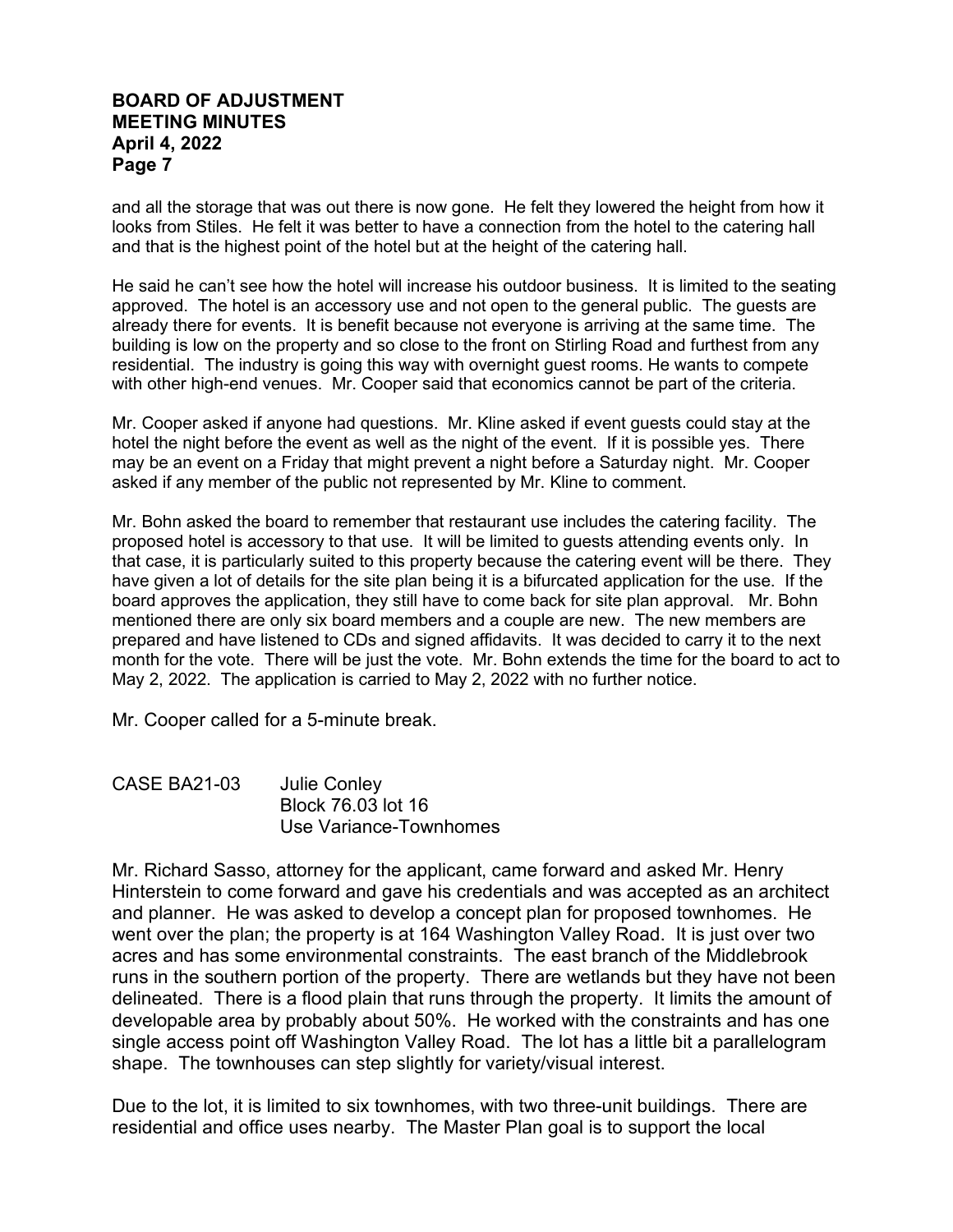business that exist in the center of town. There are some multi-family units at the end of Town Center Drive to the north. The redevelopment plan for Flag Plaza has multi-family units. There are buffers to the residential areas. Mr. Sasso asked about other viable uses for the property. Townhouses next to single family are nicer than office space and less intense.

Mr. Hinterstein said the environmental constraints provide a natural buffer between the adjoining properties. It is towards the center of town and tax assessment will provide for the town. It would be attractively landscaped. The plan provided is just conceptual. Details would be proposed at site plan approval with full engineering and architecture plans. This provides sufficient space as a community. The negative criteria is the residential in character and has an existing buffer, at about half of the property. And is a nice transition area. Any detriment outweighs the benefit. Mr. Hinterstein sees no substantial harm to this use of property, or intent and purpose of the zoning plan and supports local businesses. There are similar townhomes in Town Center and multifamily units in Flag Plaza.

Mr. Cooper asked if the board or professionals had questions. Mr. Chadwick spoke about the area and the TID district and it is a town center district. Those designations of the district contemplate the diversity of use. The mix of uses works to get people in the center of town and has been trending for the last five years.

Mr. Kastrud had a memo with a fair amount of check list items that would be addressed with a site plan.

Mr. Cooper asked if anyone from the public had questions based on the testimony. A resident came forward and asked if Mr. Hinterstein had been to the site and he said he had. It is built on a little bit of a hill. The resident asked about where the wetlands were on the plan. He said the veterinary office abides by the wetland rules. He is concerned that the florist cuts the grass. He was also concerned that they were noticed just that week. He feels the wetlands are very important in this decision on a variance.

Mr. Cooper said if they did get approval they would have to come back and conform to everything.

Mr. Joel Holl from 2 Middlebrook Road came forward and is right behind the florist. They have lived there since 2004, raised three kids there with the creek. He asked how many bedrooms the units would have. That has not been determined but probably 2 to 3 bedrooms.

Mr. Holl asked if the planner could point to the 100-year flood line and where it intersects the parking lot. Mr. Hinterstein pointed to it and said it goes over two guest parking spots.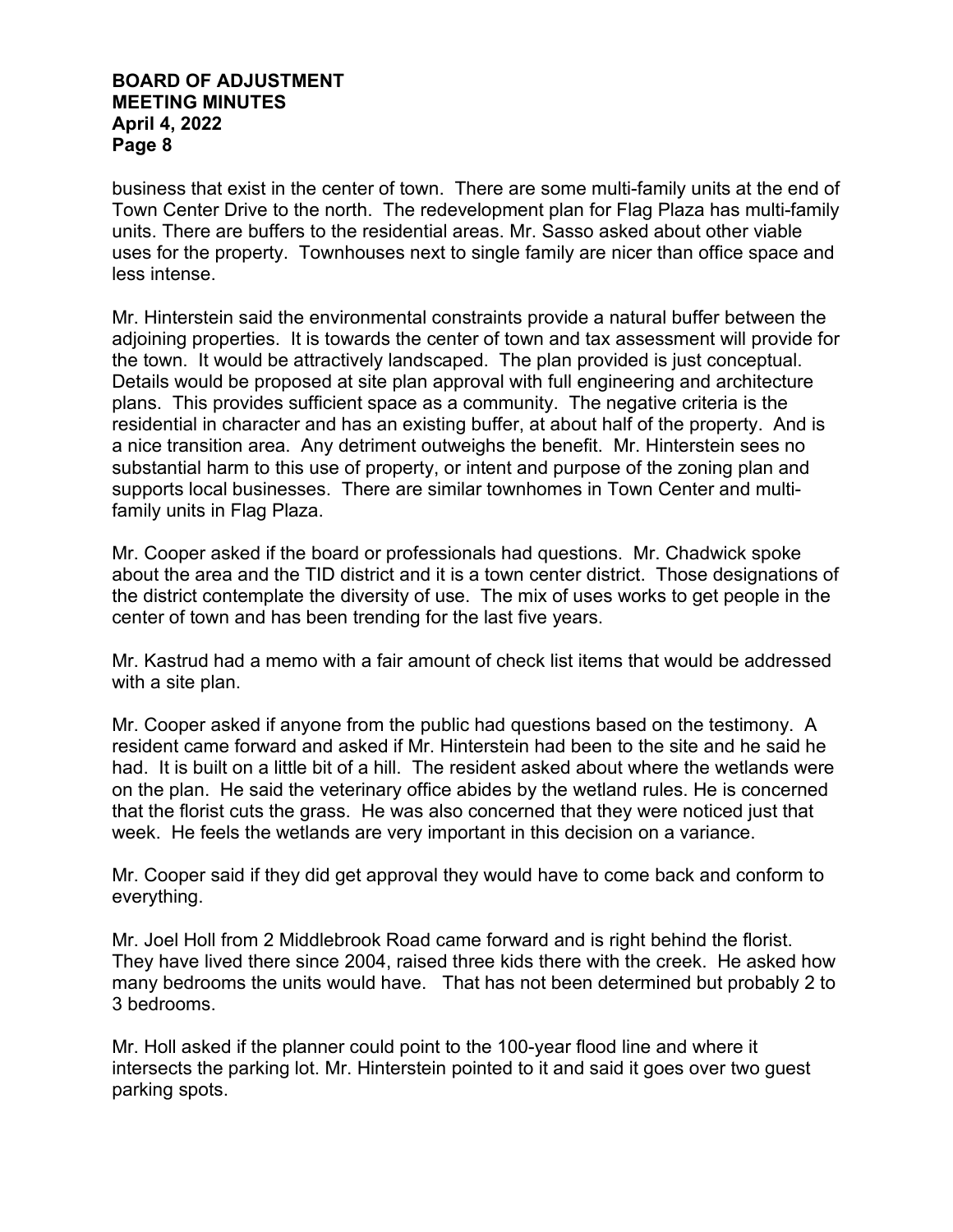Mr. Holl asked about Mr. Kastrud's memo points. The applicant would need to meet all the engineer's requests at site plan. Mr. Holl spoke about the environmental commission and a report. Mr. Holl saw the minutes from the commission and that they recommended against the proposal. The board did not have the report. Mr. Sasso rejected this because it was minutes of the meeting and no report was issued. Sometimes the commission sends minutes and sometimes it sends a report. Mr. Peck, the board attorney, said the board could take notice of the minutes. Mr. Peck read the minutes and this case, Julie Conley, and the WEC recommends the application be denied for the following reasons, a. The visitor parking area encroaches on the 100-year flood line b. the designation of the wetlands buffers is unknown, c. the proposed plan will exacerbate flooding downstream due to increased impervious coverage that exceeds the FAR, and d. there is too much impervious coverage on a FAR.

There was discussion on wetlands and how much acreage is usable. There is still two acres.

Mr. Cooper would appreciate that the environmental report submit reports. Mr. Chadwick spoke about the concept plan and there is a wetlands boundary and the 100 year flood is shown. Buildings can be built in a flood plain with certain regulations.

Mr. Sasso argued that all of that detail would be at site plan. Mr. Kastrud's memo are primarily site plan and they will be required to be addressed then. Mr. Holl said they received the notice nine to ten days ago and they researched what they could. He asked for the board to give it more time to take a vote.

Mr. Peck said the notice was made in a timely manner and was sufficient. There will be drainage studies, full engineer plans, and architecture plans will be required for site plan. Mr. Noll mentioned that the wetlands commission should influence on whether or not a vote is done tonight.

Mr. Cooper asked if anyone else from the public had questions. Ms. Sonia Stevas came forward from 2 Middlebrook Road. She asked about the property and how close the creek is to the building. She said you could google map it and about 50% of the property is wetlands, the creek comes up to about a third of the property. She feels there is not enough land for this variance. Mr. Chadwick said that the flood boundary will be the controlling jurisdictional issue, not the wetlands. The flood boundary is shown behind the buildings and the property line and that won't be buildable. She has pictures when there is a lot of water and flooding.

No one else came forward and Mr. Cooper asked if the board had anything else. Mr. Cooper asked the public for any comments, just on the use variance for townhomes on the property.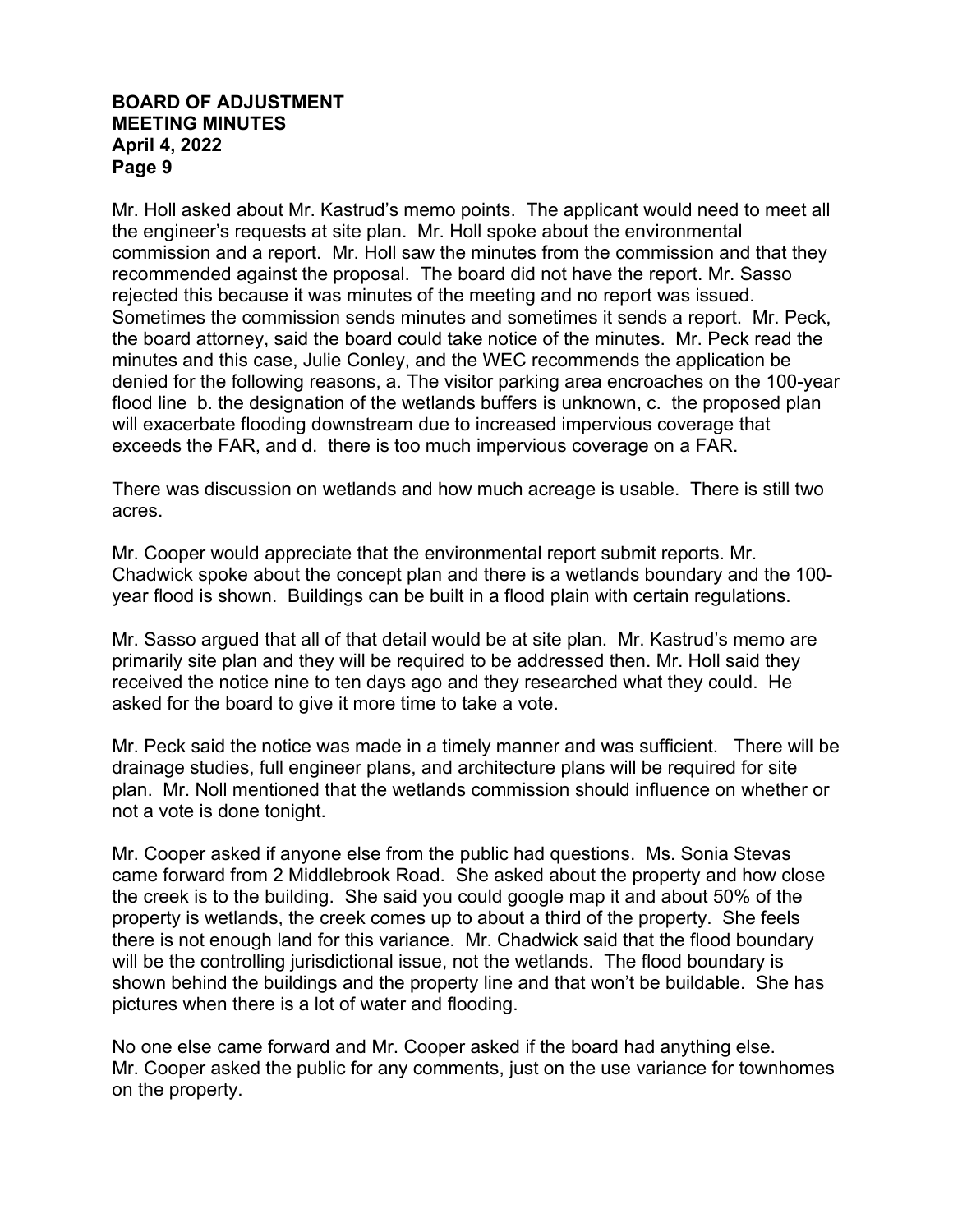Mr. Joel Holl came forward from 2 Middlebrook Road and was sworn in and they have lived there for 18 years. The florist has been a good neighbor as a local business. His kids enjoyed the creek. The wetlands commission has proposed that the Township purchase this property and preserve it for wetlands open space. The wetlands are being encroached on this property currently. There is significant flooding in his backyard, and the florists backyard. He will bring pictures to the next application. Any building on the property will push the water closer to his back yard.

Mr. Holl feels this is a very high density of residential space in this area of town, it is all residential around him, R-65. It is a nice community. This is potentially 18 cars coming and going from this space.

Mr. Rick Negri from 56 Green Valley came forward and was sworn in. He said there is pressure on infrastructure and they are seeing a lot of building. The concern they have is that it is a quiet spread out neighborhood. One of the pressures is traffic and dangerous traffic. More high density will create more pressure on the area and it will be less secure.

No one else came forward and this portion of the hearing was closed.

Mr. Cooper asked to deliberate on a use variance and in order to grant the use variance the applicant has to prove/the board has to find that the property is particularly well suited for the proposed use, and that there are special reasons that exist for the grant of the variance. Special reasons are how does it advance the purposes of zoning, does it advance the MLUL in any particular way, and in addition, the board should consider whether grant of the variance would cause substantial detrimental impact to neighboring properties or a substantial detrimental impact to the township zoning scheme/Master Plan.

Mr. Chadwick said the planning process has evolved in the center of town. It is more dense.

Mr. Villani said it meets the positive criteria because it is near the center of town and will allow tenants to walk to stores and he feels it is not an undue burden for surrounding properties. It is not an impairment of the intent of the zoning. He is in favor of the use only.

Mr. Rica mentioned that an office building would probably bring more cars. They will have to go through the requirements with the constraints at site plan.

Ms. Carleo feels it is inline and would be in favor.

All other members agreed on the use variance being appropriate.